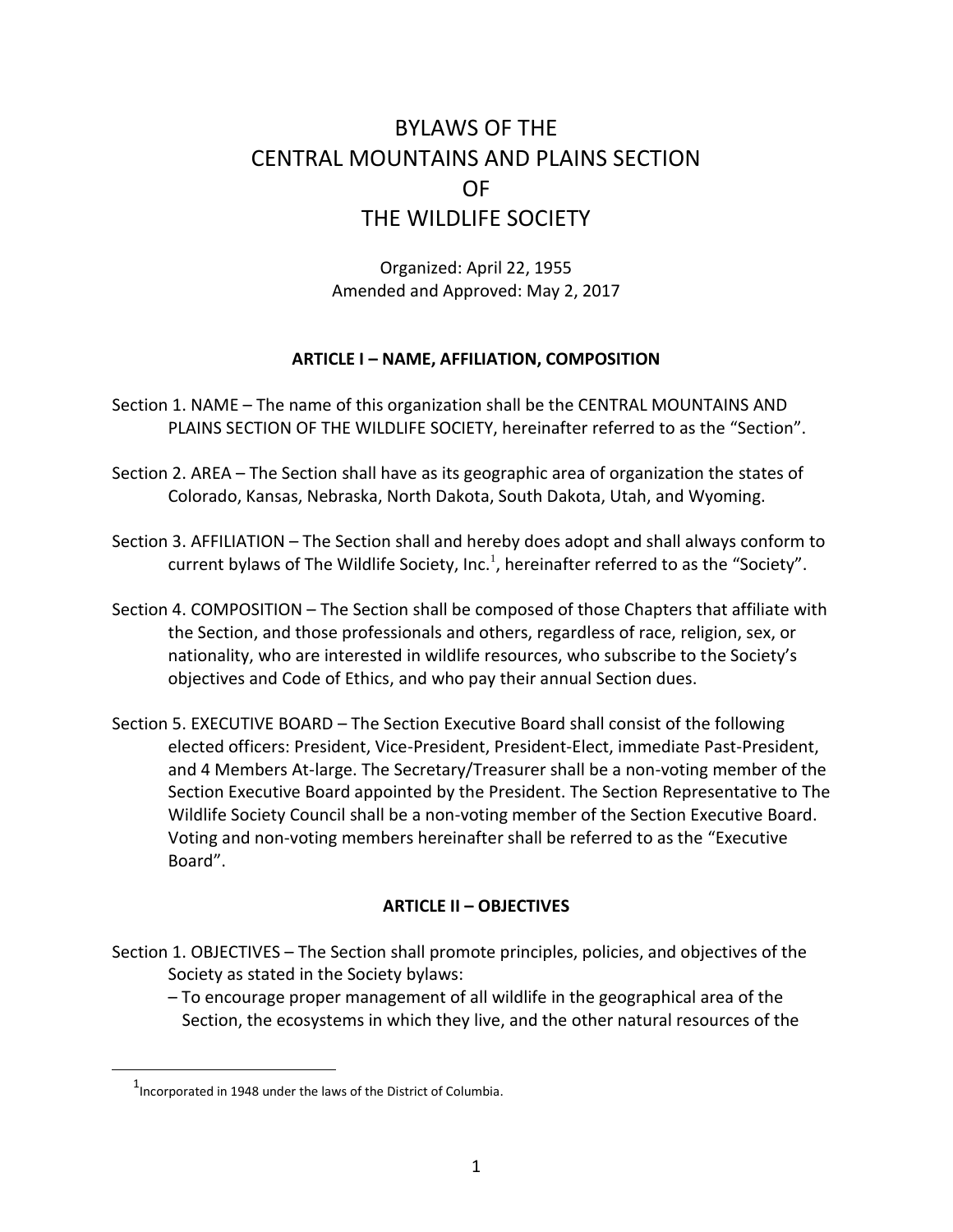region in a manner that reflects sound biological principles and benefits to wildlife and humans.

- To create and maintain an organization that promotes professional association, solidarity, and exchange of ideas among persons interested in wildlife management.
- To support the objectives of the Society and its Code of Ethics.

Section 2. IMPLEMENTATION – To aid in the achievement of these objectives, the Section will do the following:

CLAUSE A – NEWSLETTER. Publish an electronic newsletter at least 3 times per year for all members.

CLAUSE B – WAYNE SANDFORT STUDENT TRAVEL GRANT. Provide members with opportunities for better liaison within all organizational levels of the Society. To fulfill this purpose, the Executive Board may sponsor student travel to the Society's Annual Conference, as budgets allow.

CLAUSE C – SECTION COMMUNICATIONS. Encourage communication between members and non-members within the Section, and create circumstances under which the arts and sciences of resource management will be used effectively. In this regard the Executive Board may:

- i. Conduct at least 1 Technical Session at the Annual Section Meeting.
- ii. Sponsor workshops on wildlife needs and management problems, as budgets allow.
- iii. Co-sponsor, with Chapters, workshops on wildlife needs and management problems, as budgets allow.
- iv. Maintain and update, as needed, the Section's website. The Executive Board will review the website, as needed, to provide up-to-date and effective content and make recommendations to the President to be provided to the Society's webmaster for implementation.
- v. Engage in other activities deemed appropriate by the Executive Board.

CLAUSE D – SOCIETY SUPPORT. Support the aims and objectives of the Society and the Section in written correspondence and events.

CLAUSE E – EVALUATIONS AND RESPONSE. Evaluate and respond to principles involved in proposed or enacted actions of the Society, which may affect wildlife resources.

CLAUSE F – AWARDS. Recognize and commend outstanding achievement in wildliferelated activities within the Section through an Awards Program.

- i. An Awards Committee shall consist of the Executive Board and shall be chaired by the Vice‐President.
- ii. The Awards Committee shall develop minimum requirements for a nomination application and will develop criteria for ranking applications. These requirements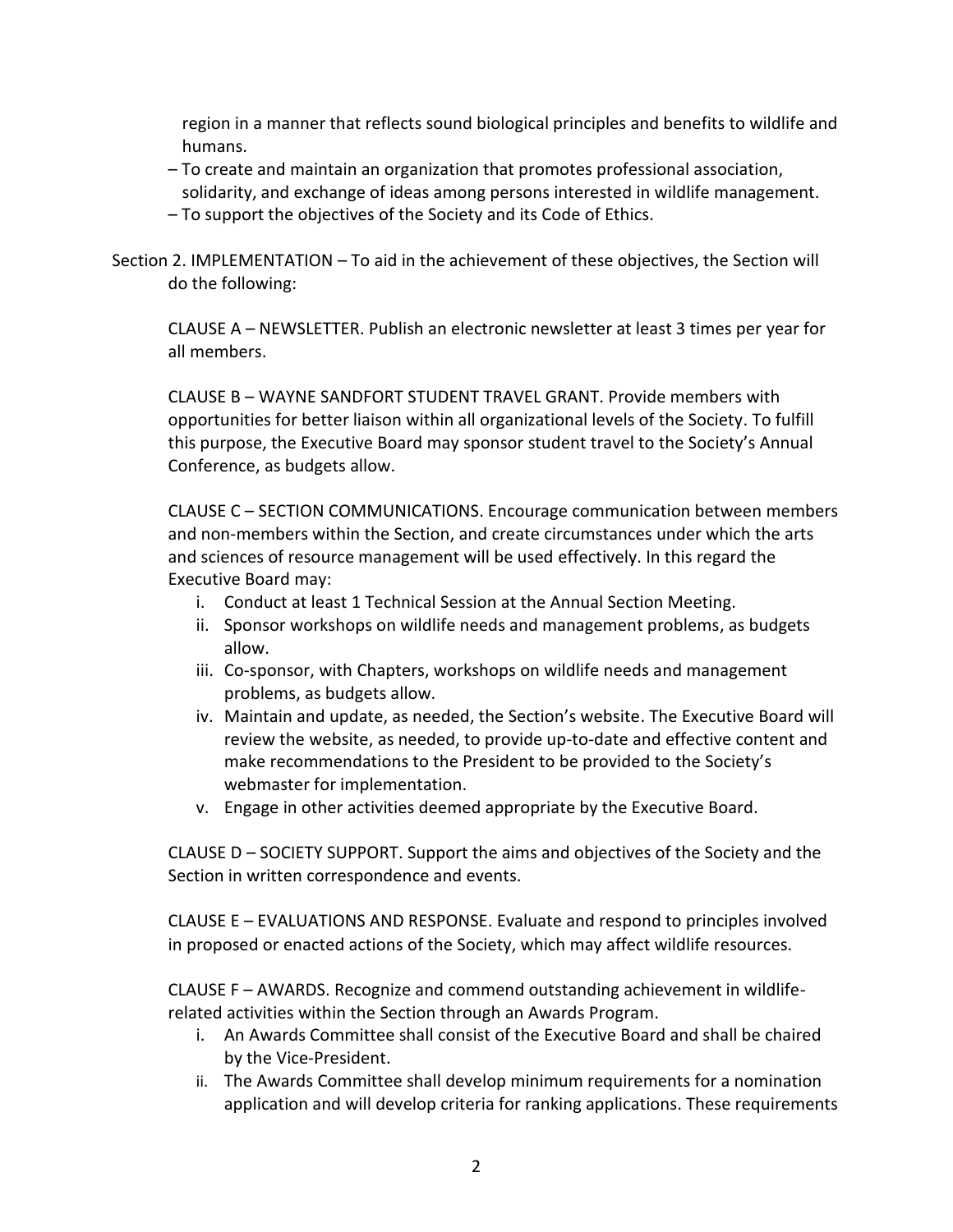and the subsequent ranking of applications are at the discretion of the Awards Committee.

- iii. Nomination applications for awards shall be presented, in writing, to the Vice‐President 45 days prior the Annual Business Meeting.
- iv. The awards shall be presented at the Annual Section Meeting. Every effort should be made to encourage the award winners to attend this meeting.
- v. The Awards that may be bestowed include: – An award known as THE PROFESSIONAL AWARD may be presented annually at the discretion of the Awards Committee to an individual or group that has made outstanding contributions towards furthering the enhancement of wildlife endeavors within the Section. THE PROFESSIONAL AWARD shall consist of a plaque which shall have the recipient's name engraved on it and be engraved as follows:

THE PROFESSIONAL AWARD Established by THE CENTRAL MOUNTAINS & PLAINS SECTION of THE WILDLIFE SOCIETY Presented for OUTSTANDING CONTRIBUTIONS TO THE PROFESSION OF WILDLIFE MANAGEMENT (Name) (Date)

– An award known as THE CITIZEN'S CONSERVATION ACHIEVEMENT AWARD may be presented annually at the discretion of the Awards Committee to a lay individual(s) or group(s) that has made outstanding contributions towards enhancement of wildlife endeavors within the Section. THE CITIZEN'S CONSERVATION ACHIEVEMENT AWARD shall consist of a plaque which shall have the recipient's name engraved on it and be engraved as follows:

> THE CITIZEN'S CONSERVATION ACHIEVEMENT AWARD Established by THE CENTRAL MOUNTAINS & PLAINS SECTION of THE WILDLIFE SOCIETY Presented for OUTSTANDING CONTRIBUTIONS TO THE CONSERVATION OF NATURAL RESOURCES (Name) (Date)

Section 3. PURPOSE – The purpose of this organization shall be to achieve the Section objectives, and shall not be for profit.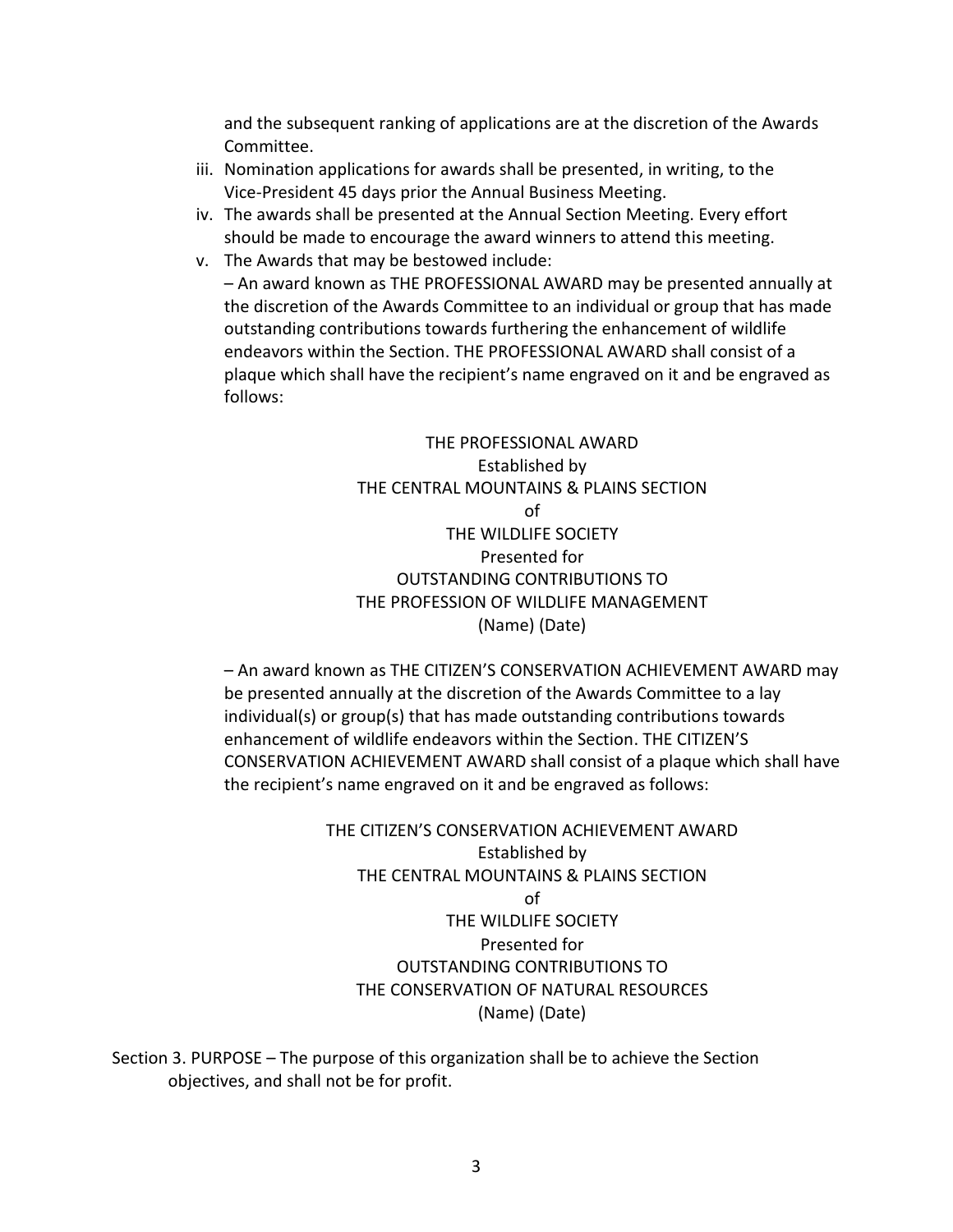## **ARTICLE III** – **SECTION YEAR**

The Section business and fiscal year shall be 1 January through 31 December.

#### **ARTICLE IV – MEMBERSHIP**

- Section 1. REGULAR MEMBERSHIP Regular Membership in the Section shall be available to any member of the Society who resides or works within the Central Mountains and Plains Section's geographic boundary as defined in Article I, Section 2.
- Section 2. ASSOCIATE MEMBERSHIP Associate Membership in the Section shall be available to any person who is a member of the Society but resides or works outside the Section's geographic boundary as defined in Article I, Section 2, or who is not a member of the Society, but has an interest in the objectives and activities of the Section and Society. An Associate Member shall be entitled to all rights, privileges, and responsibilities of Regular Members except as otherwise reserved for Regular Members.

Section 3. MEMBERSHIP YEAR – The membership year shall be 1 January through 31 December.

Section 4. DUES AND MEMBERSHIP STATUS – Annual dues shall be payable by each member to the Secretary/Treasurer. Membership dues may be paid through the Society, through a State Chapter, at the Section's Annual Meeting, or by direct payment to the Secretary/ Treasurer of the Section.

CLAUSE A – DUES MODIFICATION. Any change in the annual membership dues will be advised by the Executive Board and approved by the Section membership.

CLAUSE B – PAYMENT. Dues collected prior to the opening of the Annual Business Meeting shall be for the current calendar year. Dues collected after the opening of the Annual Business Meeting shall be for the year beginning the following January, except as provided for in Article IV, Section 6.

CLAUSE C – REGULAR MEMBERSHIP STATUS. Members who have not paid their Society dues shall lose their Regular Membership status in the Section.

CLAUSE D – DELINQUENT MEMBERSHIPS. Members who have not paid current Section dues become delinquent and lose all rights and privileges upon the opening of the Annual Business Meeting. Those persons who have not paid their dues by the following 1 January shall be dropped from the rolls of the Section.

Section 5. RESIGNATION – Any member may terminate Section membership by giving written notice to the Secretary/Treasurer. No refund of Section dues will be made.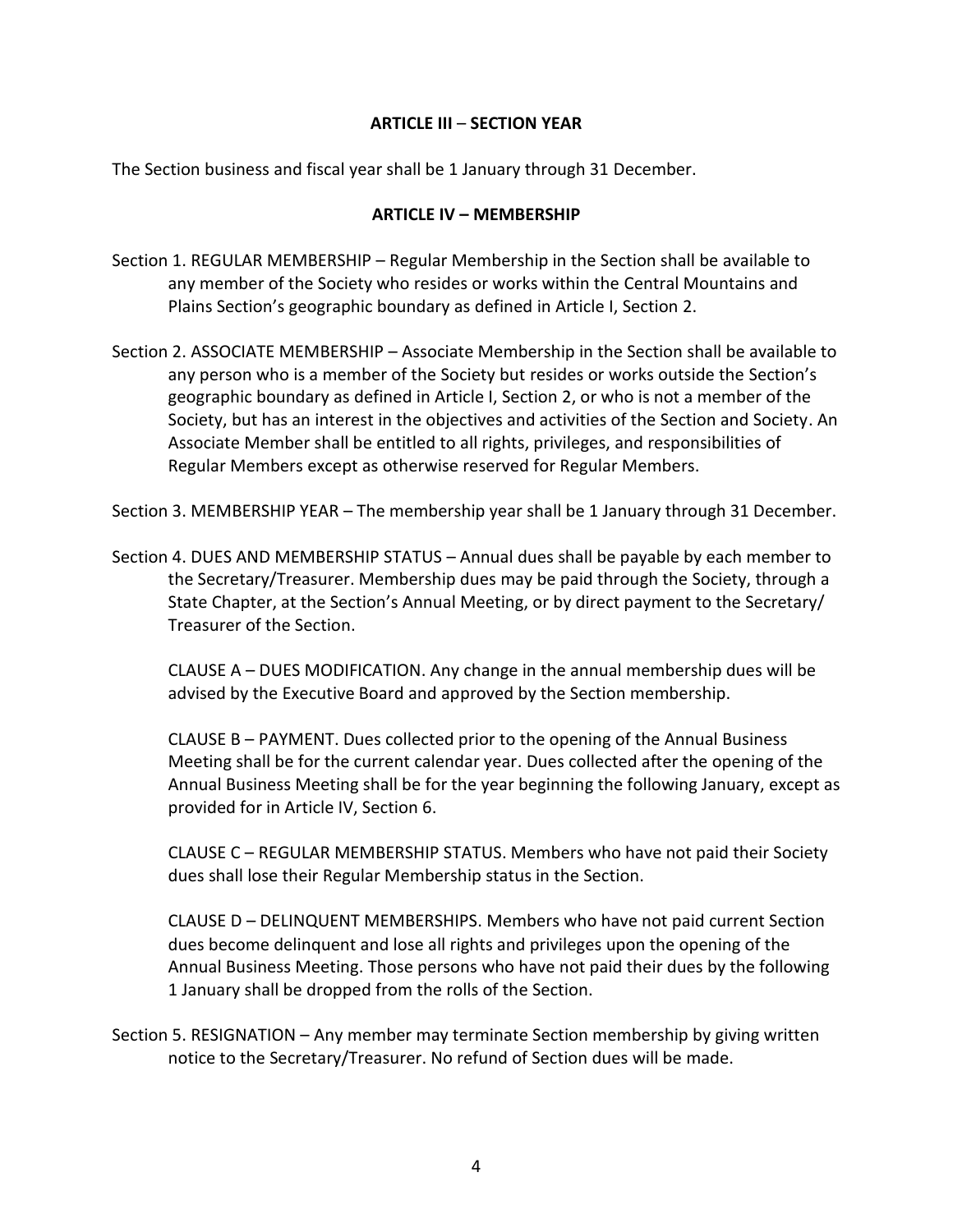Section 6. REINSTATEMENT – Persons who are dropped from the rolls of the Section for nonpayment of dues may be reinstated upon payment of dues for the current year in which a reinstatement application is made.

## **ARTICLE V – ELECTIONS AND OFFICERS**

Section 1. NOMINATIONS AND ELECTIONS COMMITTEE – A 3-member Nominations and Elections Committee, selected by the President, shall prepare a slate of candidates for each elective position; Vice-President (in even numbered years), President-Elect (in odd numbered years), and 2 Members At-large (each year).

CLAUSE A – ELIGIBLE CANDIDATES. Only Regular Members may be nominated and hold office.

CLAUSE B – SECTION AREA REPRESENTATION. The Nominations and Elections Committee is encouraged, to the extent practical, to find candidates for the Executive Board that represent all member states of the Section.

CLAUSE C – NOMINATION STATEMENTS AND DISSEMINATION. Candidates selected by the Nominations and Elections Committee shall submit nomination statements to the Committee Chair. The Committee Chair will compile these statements and forward them to the Newsletter Editor by the deadline established by the Newsletter Editor for submission in the Summer Newsletter. Nomination statements and ballots will be submitted to the membership via the Summer Newsletter at least 30 days prior to the date of the Annual Business Meeting or by July  $15<sup>th</sup>$ , whichever occurs last during the election year.

CLAUSE D – ADDITIONAL NOMINATIONS. Additional nominees may be added to the Nominations and Elections Committee's slate upon signed support of 5 percent of the Regular Members and delivered to the Secretary/Treasurer within 20 days of mailing of the slate proposed by the Nominations and Elections Committee. The Secretary/ Treasurer shall place the additional candidates on the ballot.

CLAUSE E – APPROVAL BY CANDIDATES. Approval shall be obtained from each candidate prior to placing their name on the ballot.

Section 2. BALLOTING – Ballots shall be counted by the Nominations and Elections Committee. Ballots shall be provided to the membership via electronic online voting methods or paper copy ballots. All ballots must be received via electronic voting or faxed/mailed paper copy 14 days prior to the start of the Annual Business Meeting or by July 31<sup>st</sup>, whichever occurs last during the election year. For ballot counting purposes, the President shall appoint a replacement for any member of the Nominations and Elections Committee who has been nominated for office. The new Section officers shall be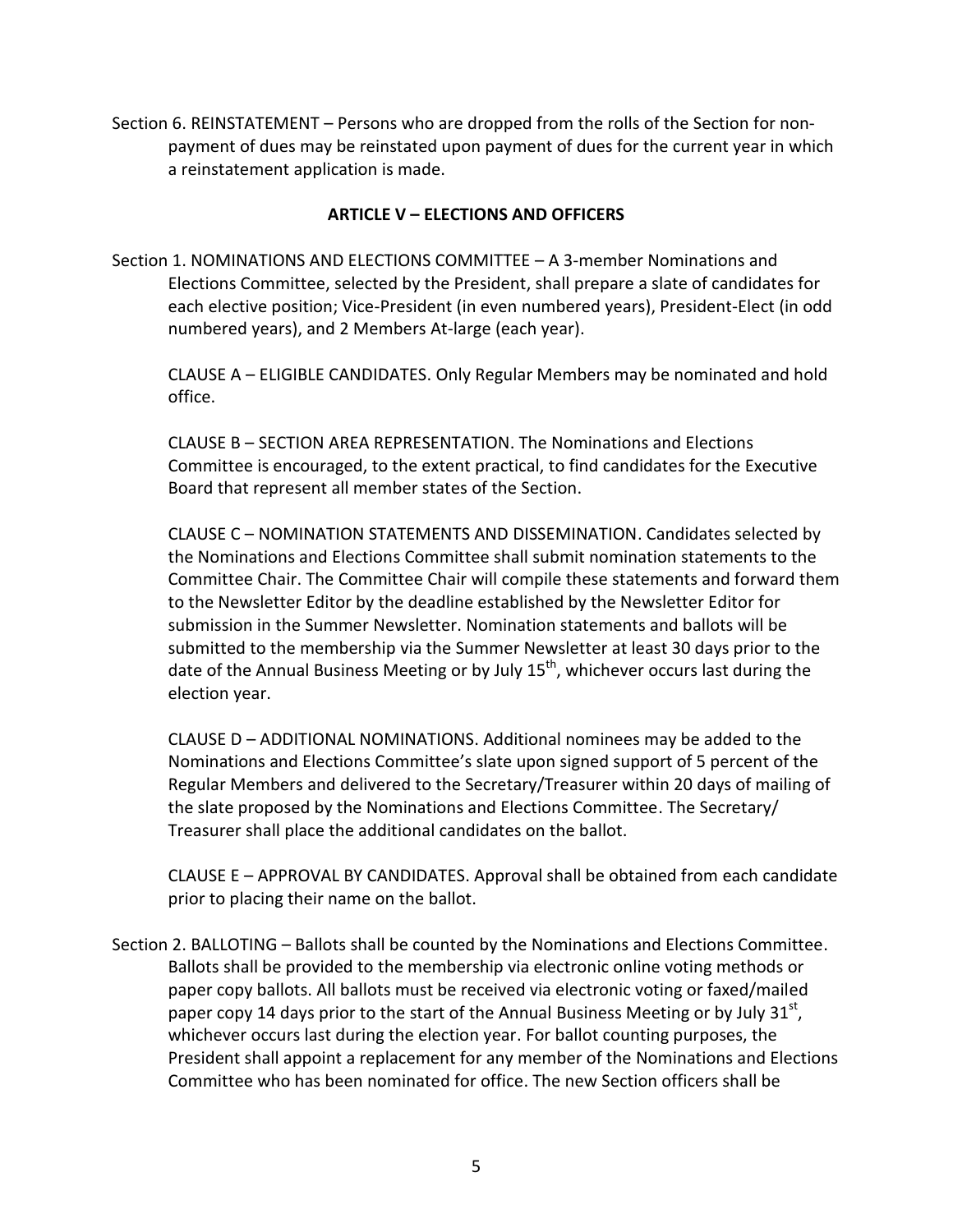announced and assume office at the close of the New Business session of the Annual Business Meeting.

CLAUSE A – VOTING ELIGIBILITY. Only members in good standing as defined in Article IV, Section 4 are eligible to vote in Section elections.

CLAUSE B – ELECTION. Candidates will be elected on a plurality basis. No member may hold more than 1 Executive Board position simultaneously.

CLAUSE C – TIES. If an election for the Executive Board results in a tie, the outgoing Executive Board members shall select the winner by a coin toss.

#### Section 3. DUTIES OF SECTION OFFICERS

CLAUSE A – PRESIDENT. The President shall have general supervision of the Executive Board; shall issue notices of meetings; shall appoint a Secretary/Treasurer, a Newsletter Editor, and a Regular Member to chair each standing committee specified in Article VIII, Section 1; shall appoint a member of the Executive Board to serve as a liaison between the Section and the host Chapter for the Annual Section Meeting; shall be, ex-officio, a member of all committees except the Nominations and Elections Committee; and may represent the Section or appoint alternate representatives to other Sections, Chapters, or Society boards, committees, or meetings.

CLAUSE B – PRESIDENT-ELECT. The President-Elect shall assist the President in administration of Section affairs and shall perform any duties assigned by the President. The President-Elect shall chair the Mission and Strategic Plan Review Committee. The Executive Board shall hear recommendations of this committee at the Annual Business Meeting. Any changes adopted by the Executive Board shall become effective at the close of the New Business session of the Annual Business Meeting.

CLAUSE C – VICE-PRESIDENT. The Vice-President shall assume the duties of President during any absence or upon any inability of the President to serve, and shall perform any duties assigned by the President. This office shall preside over the Awards Committee. In the event the Vice-President cannot serve in the President's absence, the Executive Board shall appoint a President, pro tempore.

CLAUSE D – SECRETARY/TREASURER. The Secretary/Treasurer shall be responsible for Section files, records, and funds; shall record the minutes of all meetings; shall maintain the membership rolls noting whether individuals are Regular or Associate Members; shall be responsible for receipt and disbursement of Section funds; shall, within 20 days after the close of the Section year, report all official actions of the Section, including a calendar year financial statement, to the Executive Director of the Society, the Section Representative to the Society, the Executive Board of the Section, and to Section membership in the first newsletter of the new Section year; shall complete reports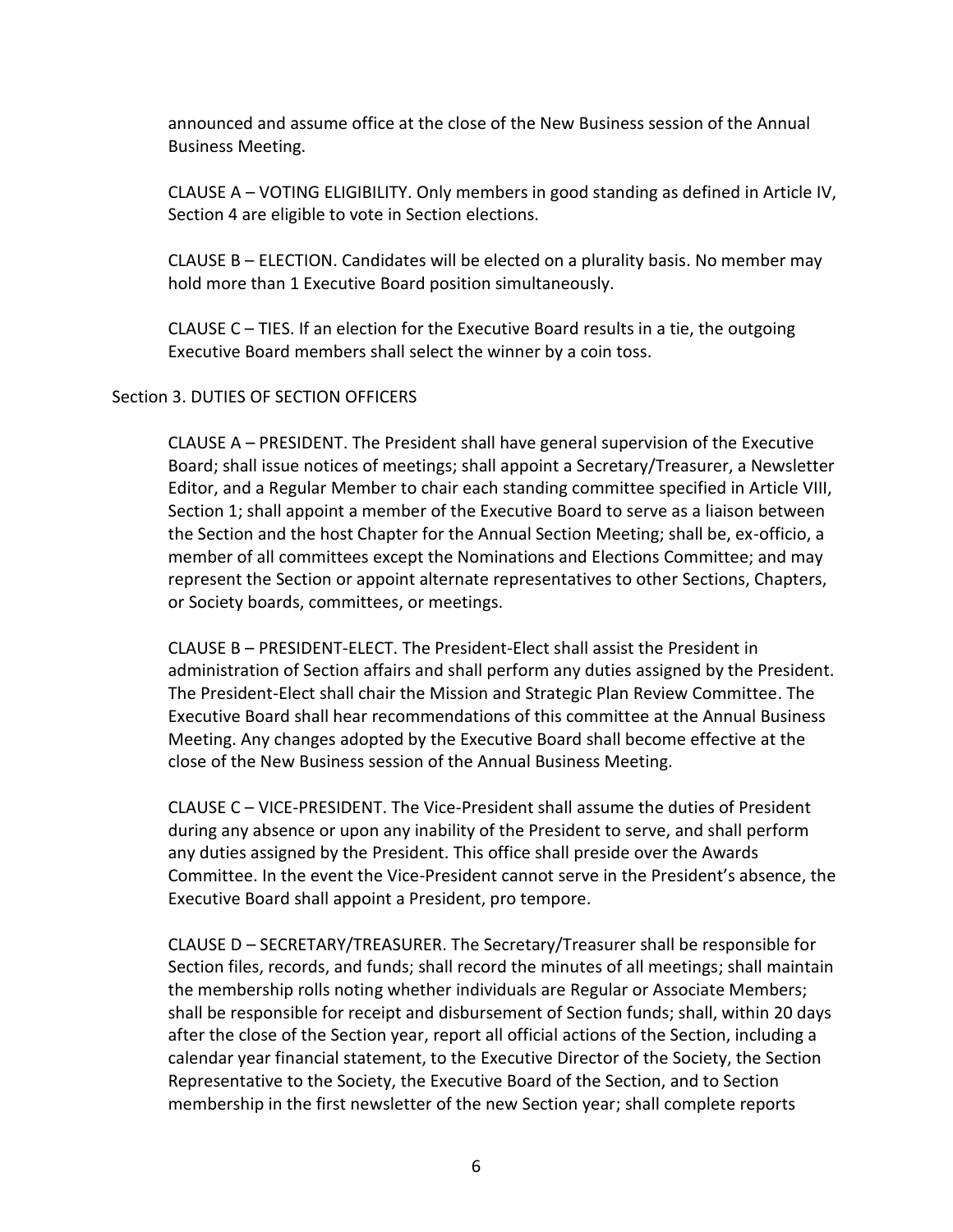required in Article VII, Section 2; and shall make available to the Nominations and Elections Committee updated information on membership status. The Secretary/ Treasurer's report at the Annual Business Meeting shall provide to the membership a financial statement covering the period since the last Annual Business Meeting.

CLAUSE E – PAST-PRESIDENT. The immediate Past-President shall assist the incoming President with issues involving continuity and Section history, and assist in the general administration of Section business affairs.

CLAUSE F – MEMBERS AT-LARGE. Members At-large shall assist in the general administration of Section business affairs.

- Section 4. CHAPTER REPRESENTATIVES TO THE SECTION Chapters within the organizational area of the Section shall be encouraged to name a Representative to the Section. Chapter Representatives shall provide the Section's Newsletter Editor with news and items of interest from the Chapters and members in their respective areas. Chapter Representatives will assist the Section President by verifying mailing addresses, conducting membership drives, polling individual members, and assisting with routine Section business.
- Section 5. TENURE OF OFFICE Newly elected officers will be installed immediately prior to adjournment of the Annual Business Meeting or by August  $31<sup>st</sup>$ , whichever occurs last during the election year.

CLAUSE A – PRESIDENT. In even numbered years, the President-Elect succeeds to the office of President for a 2-year term starting at the adjournment of the Annual Business Meeting or by August  $31<sup>st</sup>$ , whichever occurs last during the even numbered year.

CLAUSE B – PRESIDENT-ELECT. The President-Elect shall be elected and installed each odd-numbered year for a 1-year term starting at the adjournment of the Annual Business Meeting or by August  $31<sup>st</sup>$ , whichever occurs last during the election year.

CLAUSE C – PAST-PRESIDENT. In even-numbered years, the outgoing President serves as immediate Past-President for a 1-year term starting at the adjournment of the Annual Business Meeting or by August  $31<sup>st</sup>$ , whichever occurs last during the even numbered year.

CLAUSE D – VICE-PRESIDENT. In even numbered years, the Vice-President shall be elected and installed for a 2-year term starting at the adjournment of the Annual Business Meeting or by August  $31<sup>st</sup>$ , whichever occurs last during the election year.

CLAUSE E – SECRETARY/TREASURER. The Secretary/Treasurer will be appointed by the President for a 2-year term starting at the adjournment of the Annual Business Meeting or by August  $31<sup>st</sup>$ , whichever occurs last during the appointment year.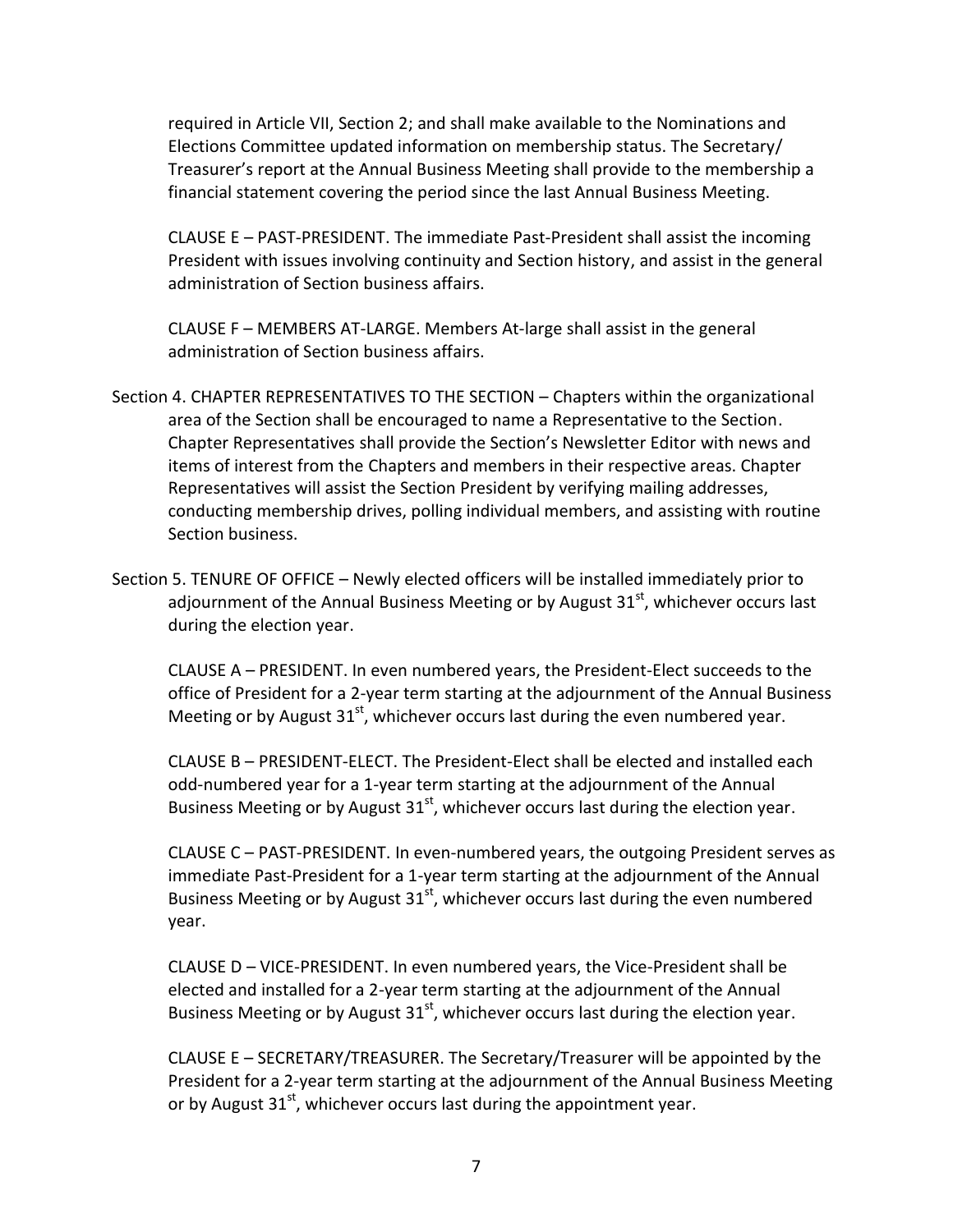CLAUSE F – MEMBERS AT-LARGE. Members At-large shall be elected for 2-year terms starting at the adjournment of the Annual Business Meeting or by August 31<sup>st</sup>, whichever occurs last during the election year, with 2 Members At-large being elected each year.

- Section 6. CONSECUTIVE TERMS The President may not serve 2 consecutive terms. No other elected officer may serve more than 2 consecutive terms in the same elective position.
- Section 7. VACANCY When not otherwise specified, a vacancy in any un-expired term of office shall be filled by an appointee selected by the Executive Board. An appointed President-Elect shall serve only until the next scheduled Section election where the membership shall elect the next President. All appointees must be Regular Members of the Section that reside in the organizational area of the Section.

## **ARTICLE VI – MEETINGS**

Section 1. ANNUAL BUSINESS MEETING – The Annual Business Meeting of the Section will be held at such time and place as determined by the Executive Board. Members shall be notified of the time and place at least 30 days in advance via the newsletter or electronic communication.

CLAUSE A – MEETING RULES. Parliamentary procedures at meetings of the Section shall follow *Robert's Rules of Order,* latest revision.

CLAUSE B – BYLAWS. Bylaws shall be available for inspection during every meeting. If these bylaws are revised, the new revision must be approved by the Society before becoming effective. The Section's "Operations Manual" shall also be available for inspection at all Section meetings.

CLAUSE C – QUORUM. A quorum for the Annual Business Meeting and any Special Meeting called by the Executive Board shall be 5 voting members of the Executive Board and 5 other Regular Members. If a quorum is not present, agenda items requiring a vote of the membership may be discussed but no formal action can occur. If there is not a quorum of the membership but there is a quorum of the Executive Board, the Executive Board may act on those issues not requiring a vote of the membership. Executive Board members may participate in Annual Business Meetings and Special Meetings electronically, as long as their voice can be heard by other members present, and shall be considered present for the purposes of determining a quorum of the Executive Board.

CLAUSE D – VOTING RIGHTS. Section members in good standing, as defined in Article IV Section 4, may participate in and vote on any item on the agenda that requires a vote of the membership.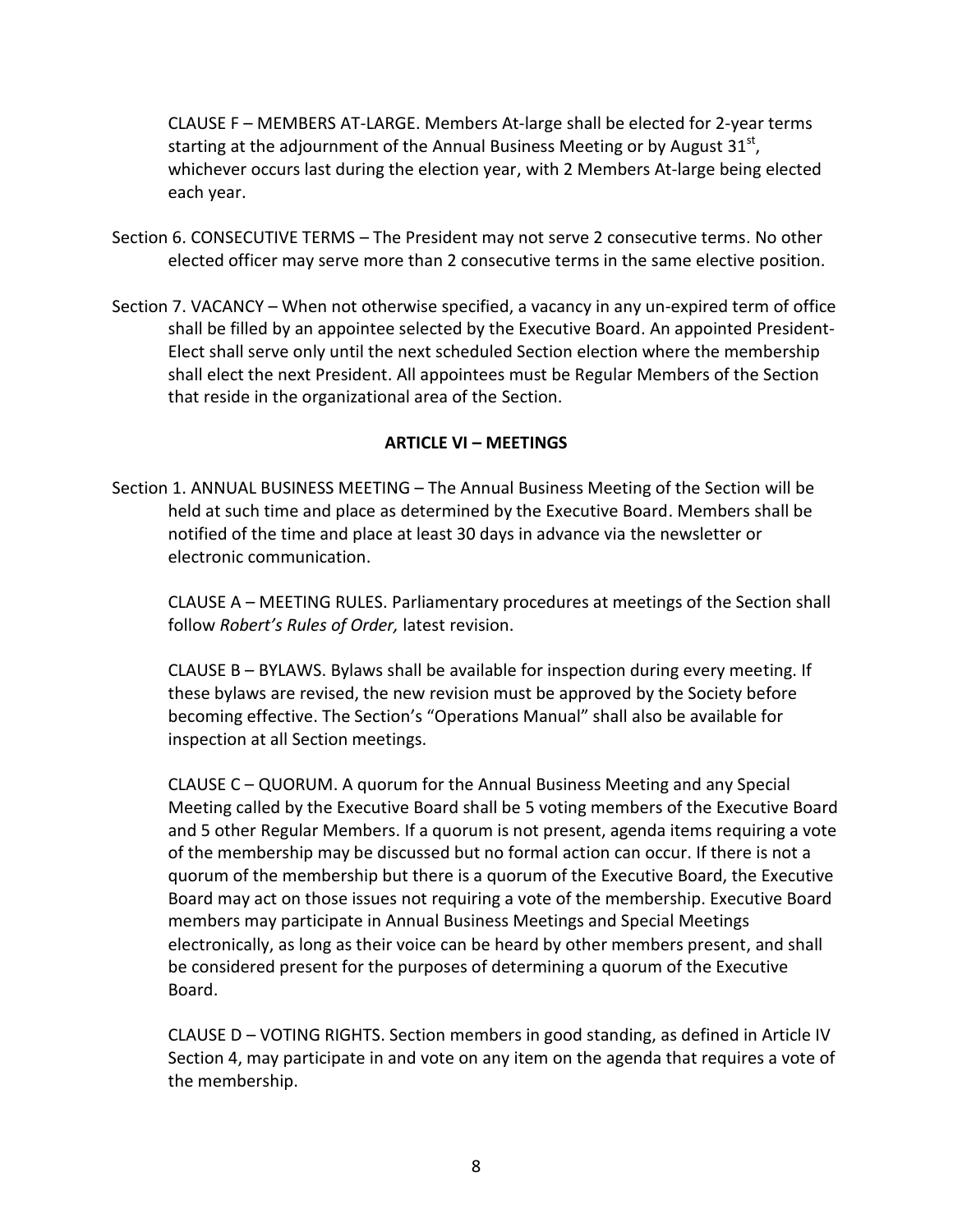Section 2. SPECIAL MEETINGS – Special Meetings may be called by the Executive Board at any time, provided members are notified of the time, place, and purpose of the meeting at least 30 days in advance.

CLAUSE A – AGENDA. Only items listed in the call for a Special Meeting shall be acted upon at the Special Meeting.

CLAUSE B – PROTOCOL. All Clauses under Section 1 of this Article apply as well to Special Meetings.

Section 3. EXECUTIVE BOARD MEETINGS – Executive Board Meetings may be called at the pleasure of the Section President. A quorum at these meetings shall be 5 members of the Executive Board. Section members may participate in Executive Board Meetings, but may not vote.

Section 4. ITEMS REQUIRING A VOTE OF THE MEMBERSHIP – The following items require a vote of the membership prior to adoption by the Section:

- Changes to the bylaws;
- Changes to annual dues;
- Accepting Executive Board election results and destroying the ballots;
- Accepting the report of the Secretary/Treasurer at the Section's Annual Business Meeting;
- Adoption of new policy for the Section as defined in Article VII, Section 5; and
- Other items as decided by the Executive Board.

## **ARTICLE VII – MANAGEMENT, REPORTS, AND FINANCES**

Section 1. MANAGEMENT

CLAUSE A – GOVERNANCE. The Section shall be governed by the Executive Board.

CLAUSE B – CONDUCT. The Executive Board shall conduct its affairs in conformance with the provisions of the bylaws of the Section and of the Society. The Executive Board is authorized to act for the Section between meetings and shall report its interim actions to the members by newsletter, by electronic notification, or at the next Annual Section Meeting.

Section 2. REPORTS – Within 20 days after an election or other official action, the Secretary/ Treasurer shall report such action to the Executive Director of the Society and the Section Representative to the Society. An annual report from the Secretary/Treasurer shall be forwarded to these same parties. In January of each year, the Secretary/Treasurer shall submit a statement of calendar year income and expenses, together with starting and ending balances, to the Executive Director of the Society.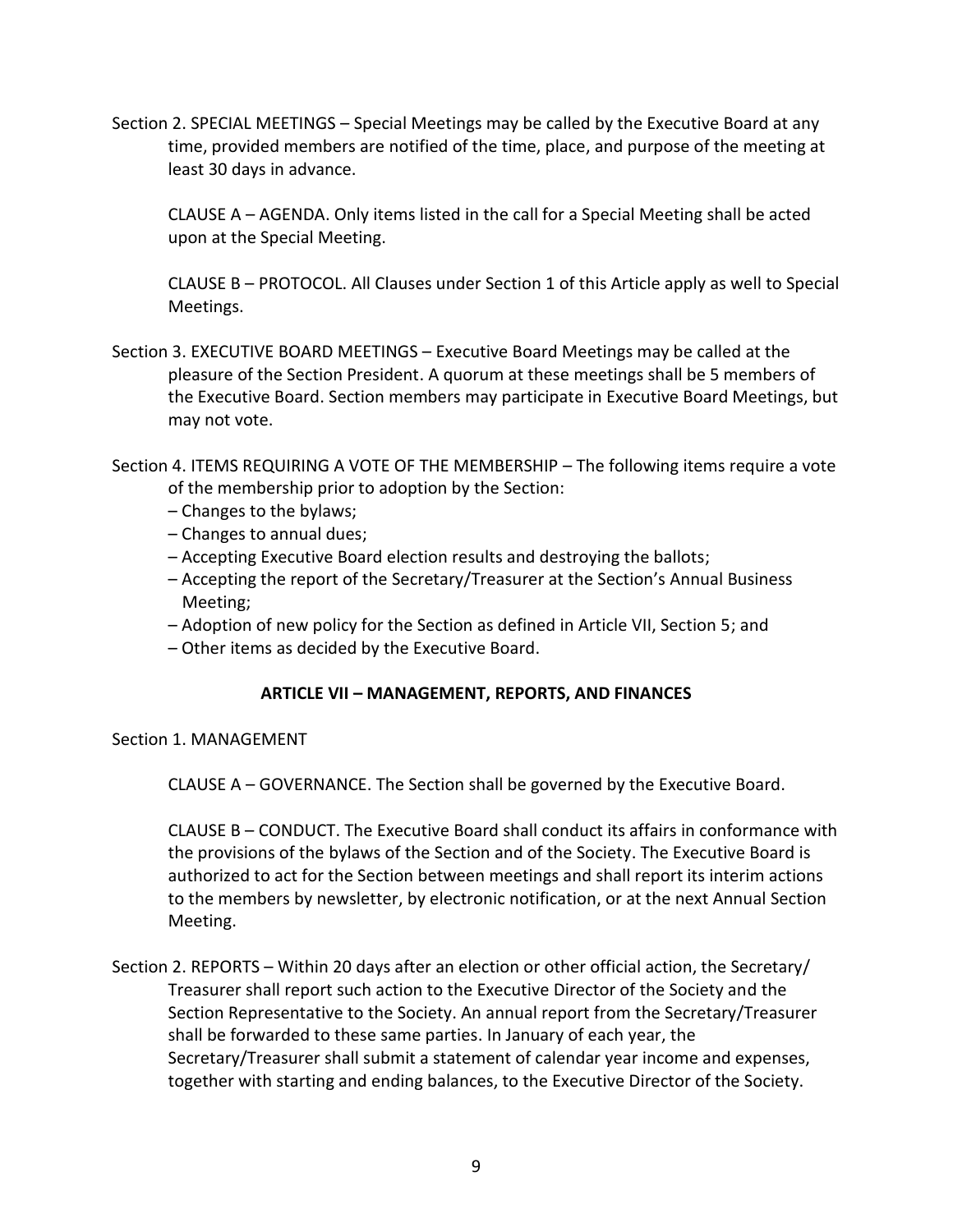Section 3. FINANCE – The Section shall be financed with funds derived from dues, special assessments, work projects, contributions, and an auction held at the Annual Section Meeting. The Executive Board will confer with each host state regarding arrangements for auction proceeds at least 6 months prior to the Annual Section Meeting. Such funds shall be received and disbursed by the Secretary/Treasurer under the supervision of the Executive Board.

CLAUSE A – BONDING. The Secretary/Treasurer need not be bonded.

CLAUSE B – FUND ACCOUNTS. Funds shall be placed in a Section account in a federally insured bank. Each disbursement shall be made by a check or debit transaction drawn on said account.

CLAUSE C – REIMBURSEMENTS. The Secretary/Treasurer may, with approval of the Executive Board, reimburse members for out-of-pocket expenditures made on behalf of the Section.

CLAUSE D – MINIMUM SECTION BALANCE. An end of calendar year balance of \$2,500 must be maintained in the Section account in order to provide for unforeseen expenses. If the Section account falls below \$2,500, actions must be taken by the Executive Board in the following year(s) to raise the account back up to the minimum level.

Section 4. FILES – The Section shall maintain a file containing bylaws of the Society and the Section, minutes of all regular meetings and Special Meetings of the membership and of the Executive Board, correspondence pertinent to Section affairs, all committee reports, financial statements and records, and all other material designated as pertinent by the Executive Board.

CLAUSE A – PROCEDURE FOR FILING. A "procedure for filing" shall be kept in the Section file for the guidance of each succeeding Secretary/Treasurer.

CLAUSE B – OPERATIONS MANUAL. A Section "Operations Manual" provided by the Society shall be maintained by the Section President, and a written record of transfer of this manual to the incoming President will be maintained and the Society will be notified of each such transfer.

- Section 5. POLICY, STATEMENTS, AND RESOLUTIONS The following key terms are defined for clarification:
	- POLICY: The existing body of principles found in the bylaws, minutes of previous Executive Board and membership meetings, previous position and public statements, and resolutions. Policy is broader than statements and resolutions in that it provides direction rather than specific action.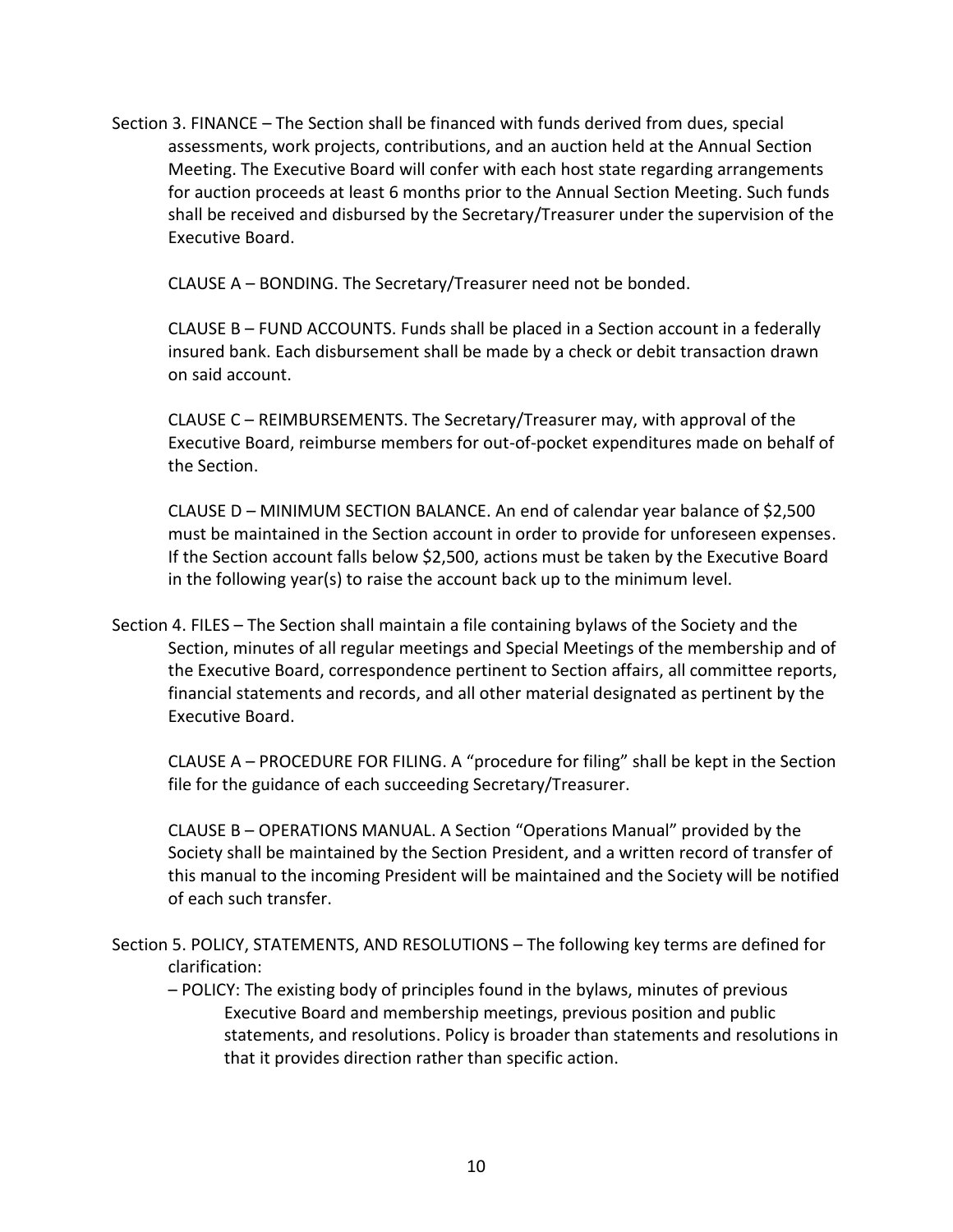- POSITION STATEMENT: Describes the Section's position on a specific issue. A position statement recommends action and is primarily for internal documentation of the Section's position on a specific issue.
- PUBLIC STATEMENT: A position statement in a format suitable for external distribution. Public statements are intended to stimulate action on a position of the Section on a specific issue.
- RESOLUTION: A formal statement designed to set forth logic and conclusions regarding a specific issue.

CLAUSE A – SUBMISSION OF STATEMENTS AND RESOLUTIONS. Two or more members may submit statements or resolutions to the Resolutions and Statements Committee (see Article VIII, Section 1).

CLAUSE B – EXECUTIVE BOARD REVIEW. Those statements or resolutions with merit are forwarded to the Executive Board for review, editing, and disposition. Statements and resolutions involving new policy shall be prepared for approval by the Section membership.

CLAUSE C – ACCEPTANCE OF STATEMENTS AND RESOLUTIONS. Statements and resolutions involving new policy are accepted when approved by 2/3 of the Section membership voting at the Annual Business Meeting, Special Meetings, via the Section newsletter, or by electronic ballot.

CLAUSE D – TRANSMISSION TO THE SOCIETY. Those statements and resolutions adopted must be transmitted to the Society and the Section Representative. The Society and Section Representative must receive copies of any statement or resolution within 20 days of adoption.

CLAUSE E – PUBLIC STATEMENTS. The President, or designated representative, may represent a public statement on behalf of the Section for actions falling within previously established Section or Society policies or that demand attention on reasonably short notice, provided that:

- The concept of the statement is brought to the attention of the Executive Board and is accepted by the Executive Board prior to release of the statement, and
- Copies of the statement are made available to the membership within 15 days or published in the next Section newsletter after public issuance of the statement.

CLAUSE F – SOCIETY POLICY. The Section will not issue statements that are in conflict with the policy of the Society without prior approval of the Society's Council. All statements will follow the "Policy Guidelines" (http://wildlife.org/network/twslocal/annual-reporting/).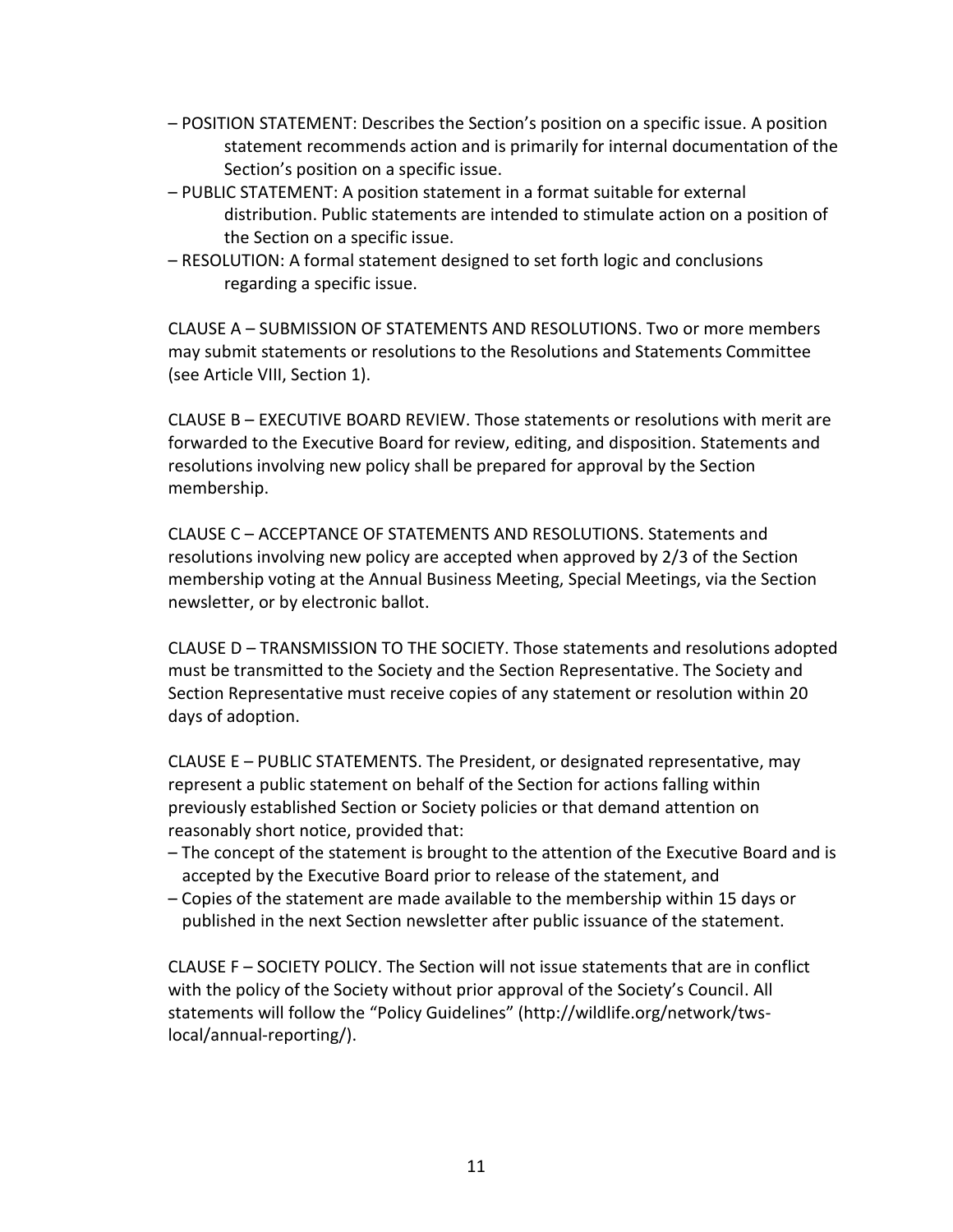#### **ARTICLE VIII – COMMITTEES**

Section 1. STANDING COMMITTEES – Each President, after assuming office but prior to presiding over an Executive Board meeting, shall appoint a member to chair each of the following committees: Audit, Membership, Nominations and Elections, Publicity, and Resolutions and Statements. The host Chapter for the Annual Section Meeting shall be responsible for the Program Committee and Arrangements Committee for the Annual Section Meeting.

CLAUSE A – AUDIT. This committee shall audit the financial records before the Annual Business Meeting and report said audit at that meeting. They shall also audit the annual financial statement and the financial records at such times as directed by the Executive Board, and report such audits to the Executive Board.

CLAUSE B – AWARDS. Duties of this committee are defined in Article II, Section 2.

CLAUSE C – MEMBERSHIP. This committee shall work with Chapter Membership Committees to encourage all persons engaged in professional wildlife endeavors within the Section area to become members of the Section and the Society.

CLAUSE D – NOMINATIONS AND ELECTIONS. Duties of this committee are defined in Article V, Section 1.

CLAUSE E – PUBLICITY. Duties of this committee shall include preparation of the Section newsletter, announcing Section events and actions, maintaining the Section's social media outlets, and submitting publicity materials to the Society and other appropriate media.

CLAUSE F – RESOLUTIONS AND STATEMENTS. This committee shall receive, review, and prepare resolutions and statements for consideration by the Executive Board. All statements resulting in a change in Section policy require a vote of the membership (see Article VII, Section 5).

- Section 2. SPECIAL COMMITTEES The President shall appoint members to chair such special committees as may be deemed necessary for specific tasks.
- Section 3. MEMBERS Each standing or special committee shall consist of at least 3 members; 1 appointed, and 2 or more selected by the appointee.

Section 4. ACCOUNTABILITY – All committees shall be accountable to the Executive Board.

Section 5. TENURE – All committees shall serve until new committees are appointed in their stead or until duties assigned to the committee have been discharged.